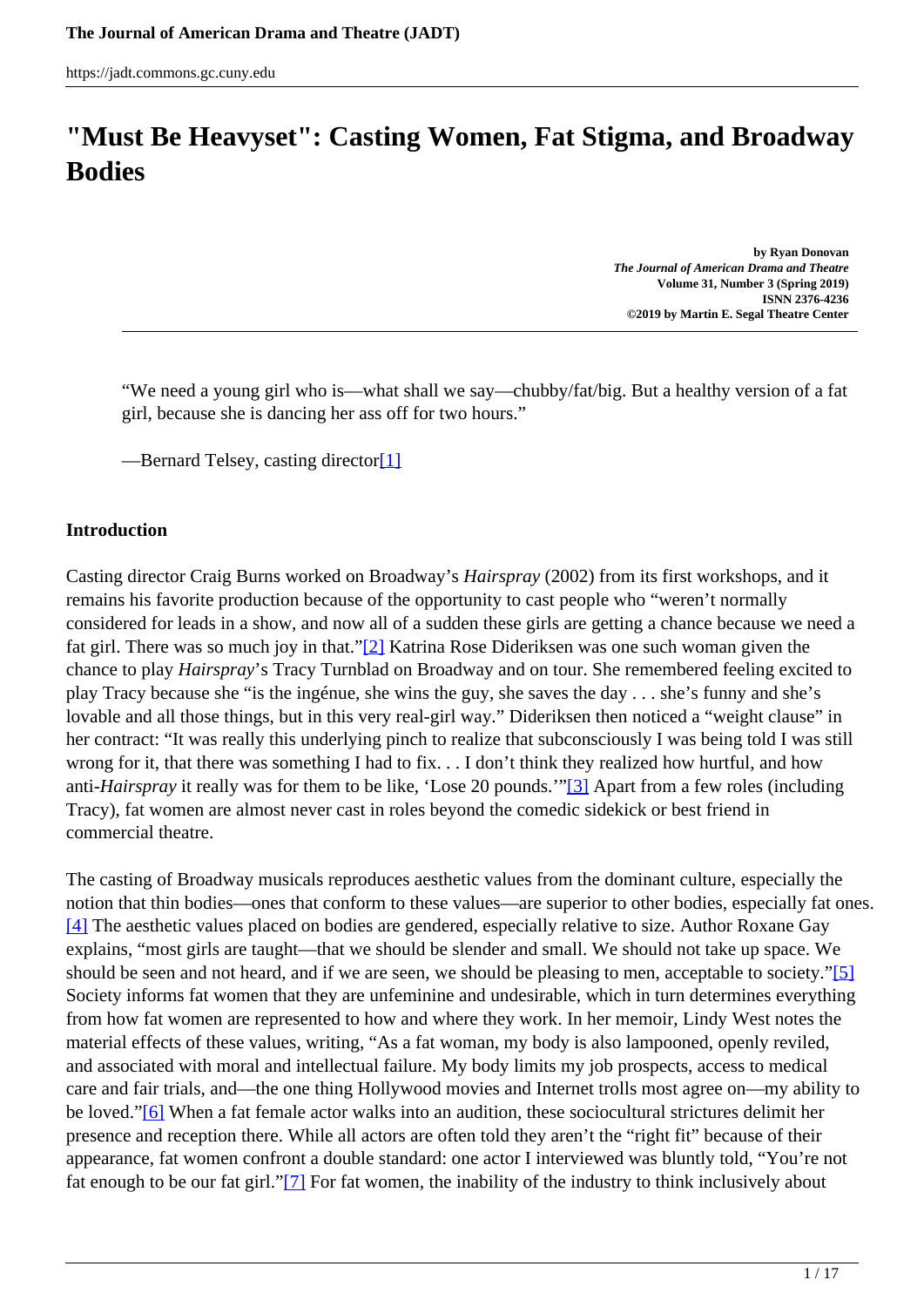body size proves a major barrier to employment.

*Fat* is typically hurled as an insult rather than claimed as an identity position in the United States. It is something seen as needing to be eliminated, which sociologists Samantha Kwan and Jennifer Graves argue is due to the "fashion-beauty complex," in which "advertisements remind us that unwieldy, loose, and jiggly fat must be tamed. The taut body . . . then becomes a reflection of moral fortitude, perseverance, and bodily mastery."[8] Advertising exhorts women to be the right kind of consumers—purchasing products that help one achieve thinness. The word *fat* itself can be discomfiting, and in order to neutralize stigma associated with the word, fat studies scholars have reclaimed and repurposed *fat*.[9] Fat studies scholar Marilyn Wann explains,

In fat studies, there is respect for the political project of reclaiming the word *fat*, both as the preferred neutral adjective (i.e., short/tall, young/old, fat/thin) and also as a term of political identity. . . Seemingly well-meaning euphemisms like "heavy," "plump," "husky," and so forth put a falsely positive spin on a negative view of fatness.[10]

Casting notices are rife with euphemisms to avoid saying *fat*, admitting the stigmatization of fatness while aiming not to offend. *Hairspray* star Marissa Jaret Winokur notes, "People don't want to say the word 'fat.'" She kept a record of the words used to avoid describing her as fat when she was starring in the musical on Broadway; these included "'chubby,' 'hefty,' 'dumpling-shaped,' [and] 'dimplekneed.'"[11] The disconnected, tentative relationship between language and fat corporeality is thus reproduced in theatre from casting to reception.

Casting necessarily includes processes of disqualification, yet the lack of opportunities for fat actors reveals that size-based discrimination remains so widespread on Broadway that it is accepted as natural and, crucially, neutral. By examining casting practices, this article combats what theatre scholar Brian Eugenio Herrera terms the "mythos of casting," namely the discourse around casting practices masking "how an actor's labor is (and is not) valued as a commodity."[12] To extend Herrera's formulation, I suggest that the mythos of casting also masks how the actor's *body* becomes a commodity in the theatrical marketplace. In the closed economy of Broadway musicals, this mythos provides cover for the operation of ideologies espousing bodily conformity (e.g., the plethora of articles about "Broadway Bodies" on *Playbill.com*).[13] Musicals celebrate performative excess while disciplining other kinds of excess: differences of ability, gender, race, size, and sexuality. This essay centers on the casting, production, and reception of *Hairspray* in order to demonstrate how stigma determines how fatness has been employed in Broadway musicals since the 1980s. The aesthetics and politics of casting Tracy Turnblad provide a history of body shame and questionable labor practices spanning from the early 2000s to today. Musicals embody how and where Broadway (and, by extension, U.S. society) expects fat women to sound, to move, to behave, and to labor; class, gender, race, and sexuality further impact these expectations.

## **Fat Stigma in/and Casting Broadway Musicals**

*Dreamgirls* and *Hairspray* are the *only* hit Broadway musicals of the past fifty years where fatness is *sometimes* a prerequisite for playing the female lead. *Hairspray* (2002) was the first Broadway musical to star a fat woman since Jennifer Holliday starred as Effie White in *Dreamgirls* (1981). Bonnie Milligan's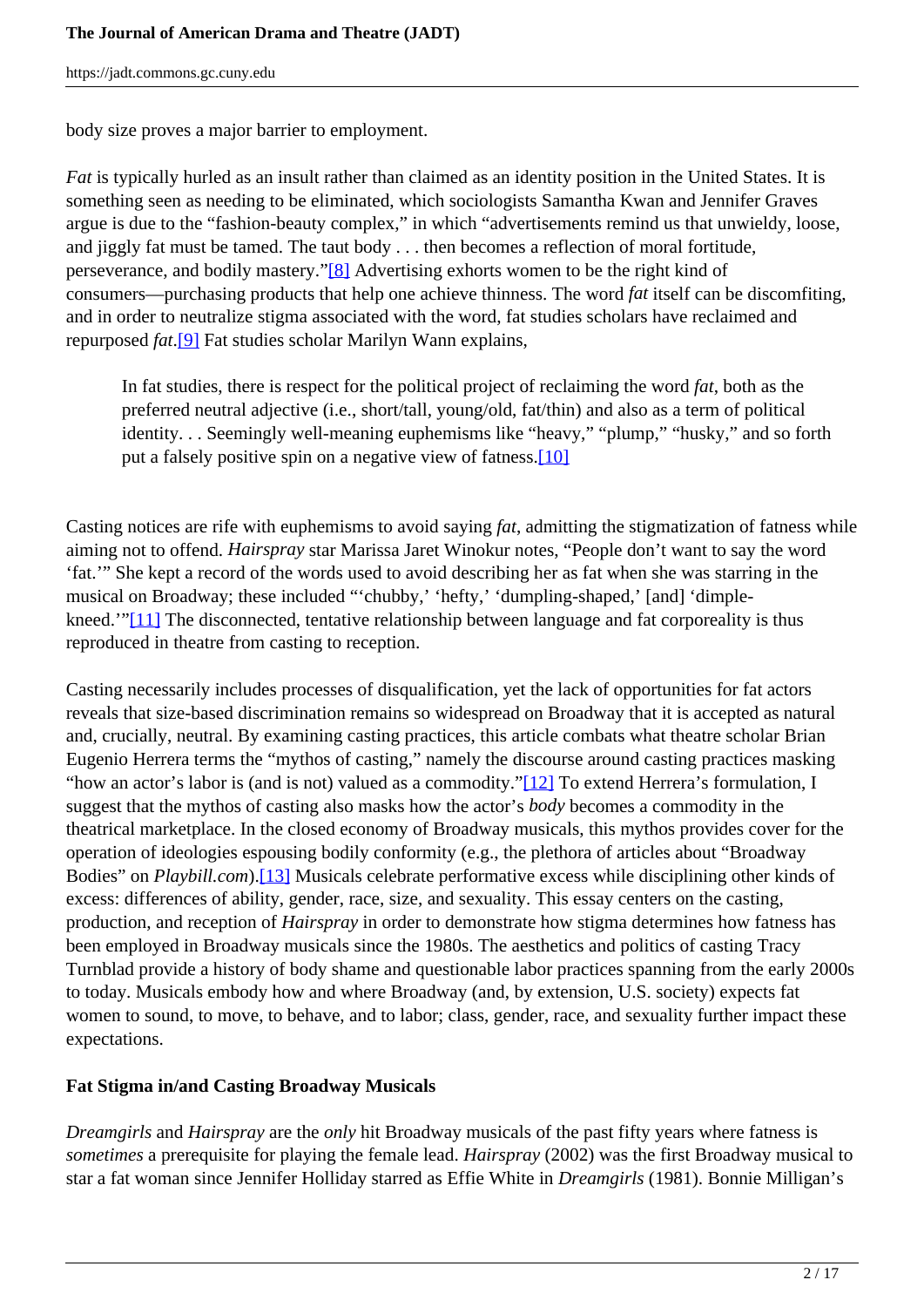casting as Princess Pamela in *Head Over Heels* (2018) is arguably the first Broadway musical to star a fat woman in a role where the character's size is not mentioned in the libretto, and the role *could* have gone to a traditional ingenue-type instead.[14] Milligan explains how *Head Over Heels* differs from previous treatments of fat female characters in musicals: "This world celebrates her! And it's not just her. It's everyone on stage who calls her beautiful. That's part of the intention."[15] Jeff Whitty conceived the role expressly for Milligan, who played Pamela in every iteration of the musical on its way to Broadway.[16] Milligan's casting and Pamela's narrative reflect contemporary attitudes toward body positivity just as *Dreamgirls* and *Hairspray* represent then-contemporary stances toward fat women.

These roles (Effie White, Tracy Turnblad, and Princess Pamela) are unique because they give fat actors the chance to play a full range of emotions beyond self-deprecation. Fat women in Broadway musicals are always considered in terms of their bodies and fitness in very specific ways; being considered plus-sized isn't usually a plus for women on Broadway. Sometimes the stigma is overt: casting notices for the 2016 City Center Encores! production of *The Golden Apple* repeatedly stated, "We are not looking for heavy character actresses."[17] Discrimination in casting and enforcement of bodily norms exists in all arenas of theatre from amateur to professional. Men do not face the same kinds of body scrutiny—Nathan Lane has regularly played leading roles where the guy gets the girl during the time span covered by this article, and *The Book of Mormon* has regularly cast fat men in the leading roles of Elder Cunningham following original star Josh Gad. John Waters hoped the musical adaptation of his film *Hairspray* would be a hit because "there will be high school productions, and finally the fat girl and the drag queen will get the starring parts."[18] Part of *Hairspray*'s power comes from the fact that Tracy is portrayed as feminine and desirable while also being fat and being okay with that. *Hairspray*'s onstage narrative intersects with offstage narratives of casting its Broadway production, a process that often made a spectacle of young women hoping, like Tracy, for a big break. *Hairspray* exemplifies Broadway's ambivalence toward casting nonconforming bodies. Even ostensibly fat-positive musicals like *Dreamgirls* and *Hairspray* became complicit in labor practices contributing to fat stigma.

Stigma has been grounded in bodily difference since, as sociologist Erving Goffman explains, ancient Greeks coined the term "to refer to bodily signs designed to expose something unusual and bad about the moral status of the signifier."[19] Stigma rests on a paradox of visibility, because certain bodies become invisible due to the very visible attributes that stigmatize them—fat people may be stared at but not seen, or viewed as having uncontrollable appetites. The social psychology of stigma indicates that "'visibility' and 'controllability' are the most important dimensions of stigma for the experience of both the stigmatizer and the stigmatized person."[20] In other words, fat people are perceived to have shirked the mandate of personal responsibility that undergirds neoliberal capitalism.[21] Weight is seen through a moralistic lens equating fatness with failure; this perceived failure being the inability to control behaviors and appetites or to conform to dominant aesthetic body standards. As theatre and fat studies specialist Jennifer-Scott Mobley summarizes, "Fat people go against our collective social, political, and economic ethos."[22] This is despite the fact that "more than two-thirds of American women [were] classified as overweight or obese."[23] Despite vague and indeterminate meanings of "overweight" and "obese" (and their pathological implications), the vast majority of American women inhabit nonconforming bodies. The systemic, structural nature of the value placed on the minority of conforming bodies becomes further clarified by the data.

U.S. culture attends to bodies centrally through weight-based discourse. Fatness, according to American studies scholar Amy Erdman Farrell, has historically been used to determine who fits where in society, in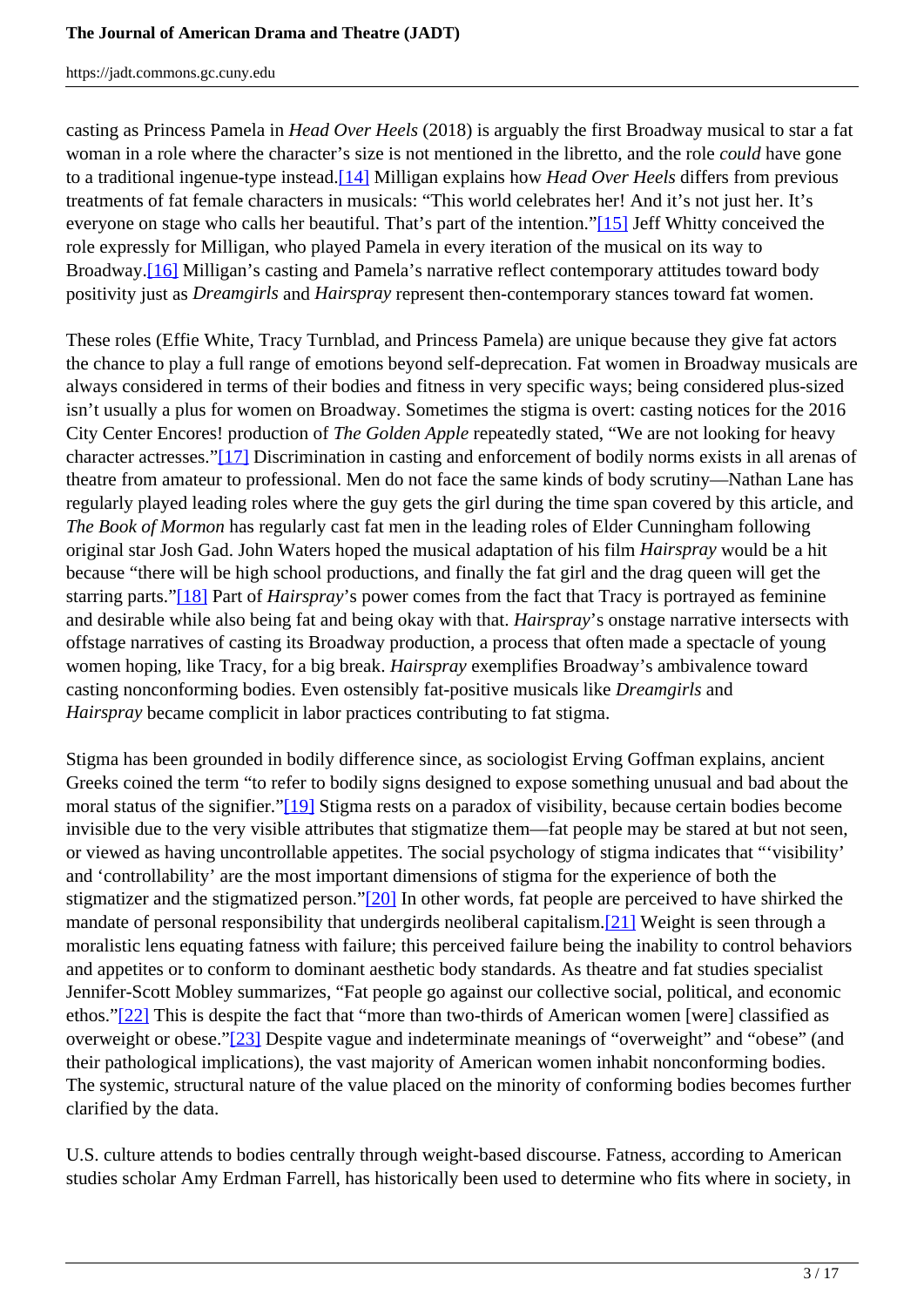which venues one is allowed to participate, and what kind of labor one's body performs.[24] Many of the roots of contemporary fat stigmatization can be traced to the nineteenth century and the growing industrialization and urbanization of America, which changed the kinds of bodies capital needed for labor. Fatness went from being a sign of wealth to a sign of excess, self-indulgence, laziness, moral failure, and lower-class status.[25] Conceptions of ideal bodies increasingly tilted toward thinness during the twentieth century, to the point that what once was considered average is now considered fat, and weight loss carries its own kind of cultural capital. The growing power of the fit body as a physical and moral standard marked fat as other despite its statistical prevalence. In the U.S. workforce, fat women today face an additional economic burden simply from being fat in a society restricting their earning power—being just thirteen pounds "overweight" reduces a woman's annual earnings by an average of \$9,000.[26] At the same time that fat women in the early twenty-first century are more economically disadvantaged, the U.S. economy relies upon consumer spending on diet, exercise, and weight loss products devoted to eliminating fat, and "spending money on becoming thin is the perfect solution for both neoliberal subjectivity and neoliberal capitalism more broadly."[27] This is on top of the wage penalty for being a woman, placing fat women in a catch-22. Farrell explains that thinness then becomes "a strategy [employed] to mitigate against the identity of 'female,' which poses so many risks of discrimination and inferior status."[28] According to fat studies scholar Kathleen LeBesco, "a fat person's only shot at citizenship comes if he or she gratefully consumes the panoply of diet and fitness products made available by industry and government."[29] Thus, Tracy Turnblad is simultaneously a good consumer (of beauty products) and a failed one (by not only being fat but celebrating it).

# **A "Big Girl Now": Performing Tracy Turnblad**

Tracy stands out in a sea of theatrical representation that clearly articulates the devaluation of fat people and reveals uncomfortable truths about what kinds of bodies are valued in the U.S., where the fat body is actually the most common kind of body. The tendency to view fat people as somehow less-than is revealed by the number of leading roles continually cast with conforming bodies, even when the script or character description does not mention weight. Broadway has not cast a fat Annie Oakley or Eliza Doolittle—even though there is nothing about these roles inherently requiring a specific body type; to do so would be to concede that fat women can play and experience the full range of representation readily available to thin people. Broadway musicals thus admit, through exclusion, which bodies are valued as they attend to the imperatives of neoliberal consumption. That *Hairspray* is named after a beauty product makes it almost the perfect commodity, save for its body positivity.

*Hairspray* deliberately subverts the gap between representation and reality. Filmmaker John Waters openly wanted "to make sure that Tracy will be fat, not just plump. When was the last time you saw two fat girls as stars of a Broadway musical who also get the guy?"[30] Waters based his 1987 film on a local Baltimore television show from his youth, though he noted, "The one thing that was pure fiction in [*Hairspray*] was the idea that a fat girl could have gotten on that show. A fat girl never would have gotten on 'The Buddy Deane Show.' Even in segregated Baltimore, a black girl would have had more chance."[31] For Waters, *Hairspray*'s fairy tale aspect was precisely why it was empowering: "It's about the teenage white girl who gets a black guy. The fat girl gets a straight guy, and her mother's a man who sings a love song to another man."[32] Apart from Waters, *Hairspray*'s creative team embraced Tracy's fatness but also employed humor undermining its fat-positive stance; the film includes numerous jokes about the appetites of its fat women. As Edna sings in the show's finale, "You can't stop my happiness/'Cause I like the way I am/And you just can't stop my knife and fork/When I see a Christmas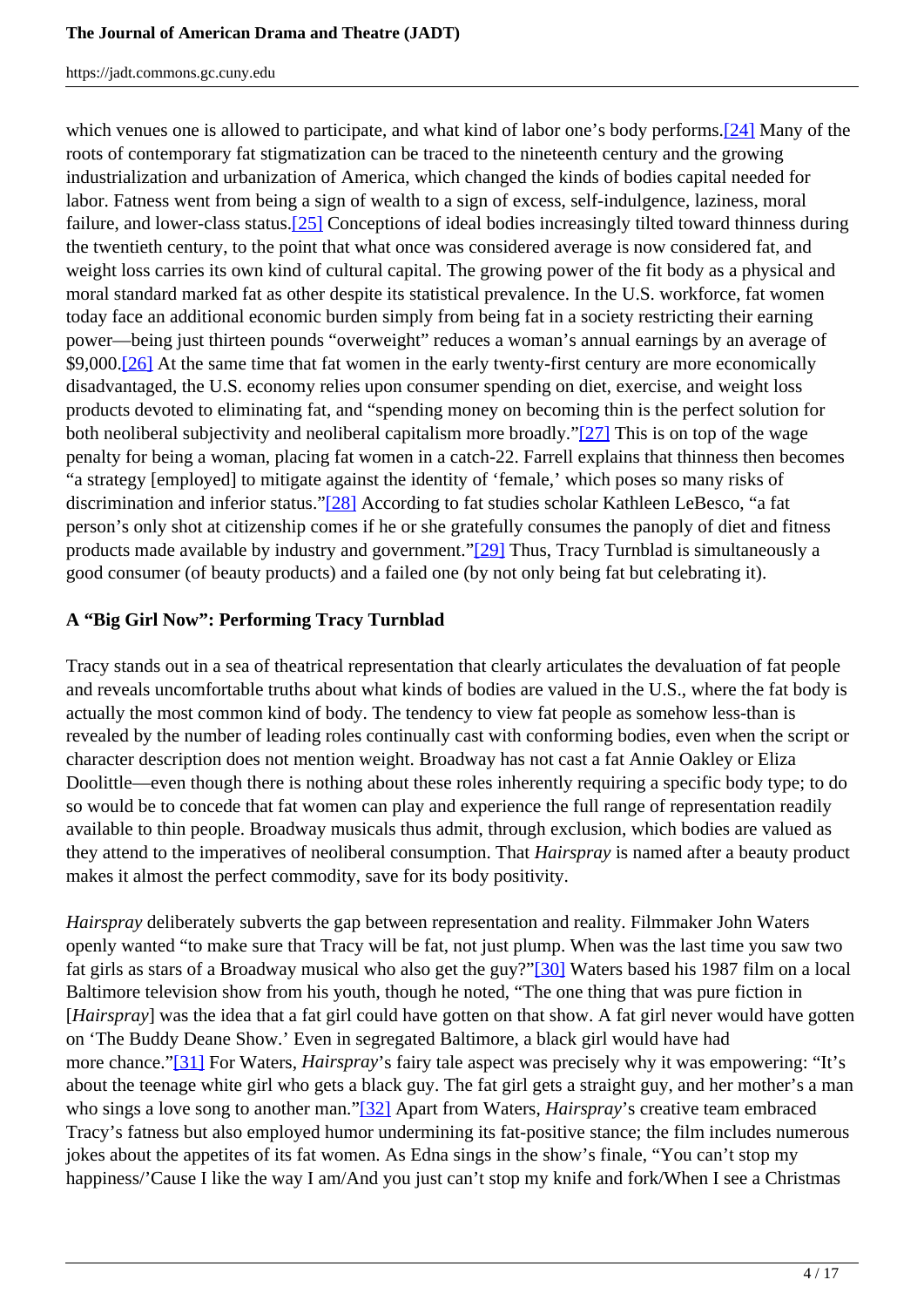ham."[33] While *Hairspray* works hard to be in on the jokes, it also subtly subverts the identities it means to celebrate by laughing not only *with* but sometimes *at* its characters.

*Hairspray*'s setting in 1960s Baltimore speaks to social change and body image as mediated on television. When Tracy's mother, Edna, hears of Tracy's desire to dance on the local television station's *The Corny Collins Show*, she says, "They don't put people like us on TV—Except to be laughed at."[34] Tracy breaks the mold of fat girl as doormat, victim, or comic relief as she is the musical's selfpossessed, exuberant, romantic leading lady who can "shake and shimmy" with the best of them. The plot centers around her drive to dance on *Corny Collins* and win the love of its resident heartthrob, Link Larkin—this musical is *about* casting, too. She remains acutely aware of how her desires are viewed; in "I Can Hear the Bells,'" she sings, "Everybody says/That a girl who looks like me/Can't win his love/Well, just wait and see."[35] Tracy ends up winning a place on the show when Collins spots her dancing at her sophomore hop. The show's tongue-in-cheek tone extends to social issues like segregation. Paralleling Tracy's ambition to dance on television is her drive to racially integrate the *Collins* show. She inspires a protest to integrate the program and goes to prison as a result. Tracy ultimately wins Link's love, makes a jailbreak, and is crowned "Miss Teenage Hairspray 1962" as the Collins show is racially integrated in the musical's finale.

Fat, in *Hairspray*, is both specific and universal; its creators explain, "Tenacious Tracy Turnblad, lovable as she is, is fat, and all of us, lovable as we are, are somehow, metaphorically, fat." They describe Tracy's fatness as a metaphor for being "skinny, clumsy, new in town, female, foreign, black, Jewish, gay, naïve, brainy, too short, too tall, overeager, shy, poor, left-handed, over-freckled, pyrokinetic (like *Carrie*), scissor-handed (like *Edward*), or musical-comedy-loving."[36] Tracy never lets dominant cultural views of fatness stop her and does not view herself as inferior—a new narrative for a fat female character in a Broadway musical. Such supreme self-esteem was certainly not represented in *Dreamgirls*'s narrative arc; Effie had to admit "I Am Changing" to find success in a thinner body. Tracy's narrative arc "implodes the myth of the unlovable fat woman" (as *Head Over Heels* too would go on to do) at the same time that, according to social psychologist JuliaGrace Jester, "it gives unrealistic representations of the ease with which Tracy is both accepted by others and how she accepts herself."[37] The show functions as a fantasy for the very real reasons Jester critiques it: its alternative world of empowerment and wish fulfillment sidesteps actions toward real fat acceptance. *Hairspray* instead creates its own myths in which struggle and injustice are resolved through song, black people and white people are assimilated into a community through dance, and all are linked through being consumers (of music, television, and beauty products). Tracy uses her consumption of hairspray to break the rules of what 1960s white girls are supposed to look like, teasing and spraying her hair into a bouffant, while challenging how she was prohibited from moving by dancing with the black kids.

Casting *Hairspray* for Broadway presented challenges, beginning with choosing the language used in the casting breakdowns. Despite Waters's comfort with *fat*, the casting breakdown for Tracy scrupulously avoided using it. Telsey Casting decided on "heavyset" instead:

[TRACY TURNBLAD] Female, Caucasian, 5'3" or shorter, to play high school age. Must be heavyset. Outgoing, unstoppable, goodhearted with a vibrant, lovable, spirited personality. Loves to dance. Becomes a teen heroine. Strong pop belt singer and great mover. LEAD.[38]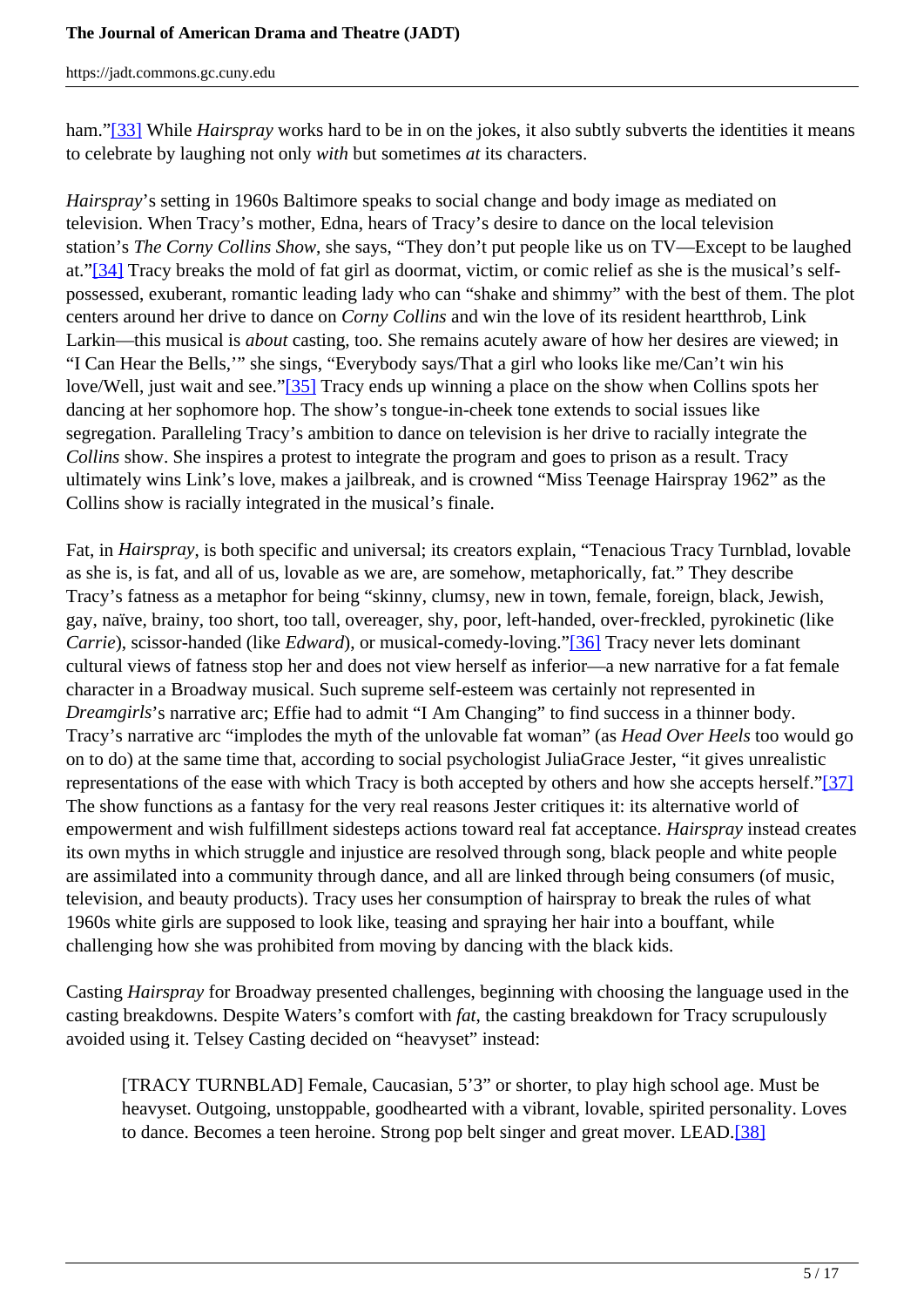Burns explains that the word choices were made "because . . . you don't want to offend anybody in a breakdown." He went on to add that initially they knew "you need a fat girl. It's like, 'that's the role' . . . But it was definitely set up at the beginning, that on the breakdown, that we would always use 'heavyset.'"[39] Size was of course only one element under consideration for potential Tracys. Broadway actor Kathy Deitch was brought in to audition for Tracy several times over a period of four years, never getting cast because she read as "too sophisticated" for the role. She remembers, "Just because I'm chubby, everyone assumed that I would be Tracy."[40] Being the right body "type" alone is not enough, though it helps the actor get an audition. The height requirement noted in the breakdown further limited the applicant pool, in addition to the specific 1960s-inflected vocal style and dance ability required.

Winokur played Tracy in all of *Hairspray*'s readings before she was contracted to originate the role on Broadway. Telsey Casting launched a national casting search in Baltimore to find unknowns to play Tracy while Winokur was rehearsing the role for the final reading in New York.[41] Burns notes this was not, as was reported, about replacing Winokur before the opening, but rather was about finding understudies and future replacements: "We knew we were going to need to start finding these girls, so I think it was about starting early."[42] Casting replacements effectively began before the musical even opened in New York. When the production held auditions in New York the month after its Broadway opening, hundreds of hopefuls showed up, including many who saw playing Tracy as their chance to break through. "The role is something that I can play, because I can never be Eponine in *Les Misérables*. I've struggled with this for a long time, because on stage it doesn't matter what you look like, but what you weigh," relates Tracy-hopeful Lisette Valentine.<sup>[43]</sup> Casting director Bethany Berg notes, "These girls are real people; they're what most of America looks like, and we're looking for those people that are happy and confident."[44] Berg's language acknowledges fat women as real people as well as explicitly nods to what actual American bodies look like—implicitly admitting the composition of the musical's audience.

However, even when acknowledging the progressive elements of casting a fat female lead, the press was still unable to resist weight- and size-related puns and metaphors. The title of the article referenced above, for example, is "Sizing Them Up." Despite (or perhaps because of) *Hairspray*'s fat positivity, the press felt licensed to write numerous feature stories commenting on the body of the actor playing Tracy in addition to emphasizing her diet and exercise routine. Fat became a punchline for headline writers: a typical headline was *Variety*'s "'Hairspray's' Full-Figured Tony Tally." To a degree, the production itself encouraged this kind of winking treatment; its advertising tagline was "Broadway's Big Fat Musical Comedy Hit." A *New York Times* feature on Winokur repeatedly made the point that she was breaking "conventional wisdom" about how fat women should act and what they should wear: "Heavyset women are expected to wear their clothes long and loose-fitting. Ms. Winokur likes her skirts short and her T-shirts tight."[45] Winokur noted the significance of her opportunity as Tracy, saying, "Here I am, the young character actress . . . I'm the lead this time."[46] She was positioned as transgressive for doing things considered normal by thin women. It was not just the press who focused on the body of the actors playing Tracy though; the production team had its eyes on those bodies as well.

## **Winning the Role and Weighing In**

*Hairspray* stands out for its celebration of size, and yet its costume design and contractual weight clauses undermined its fat-positivity.[47] The show promoted fat acceptance as it simultaneously mandated weigh-ins for cast members, a practice much more common in ballet companies. The irony is that Tracy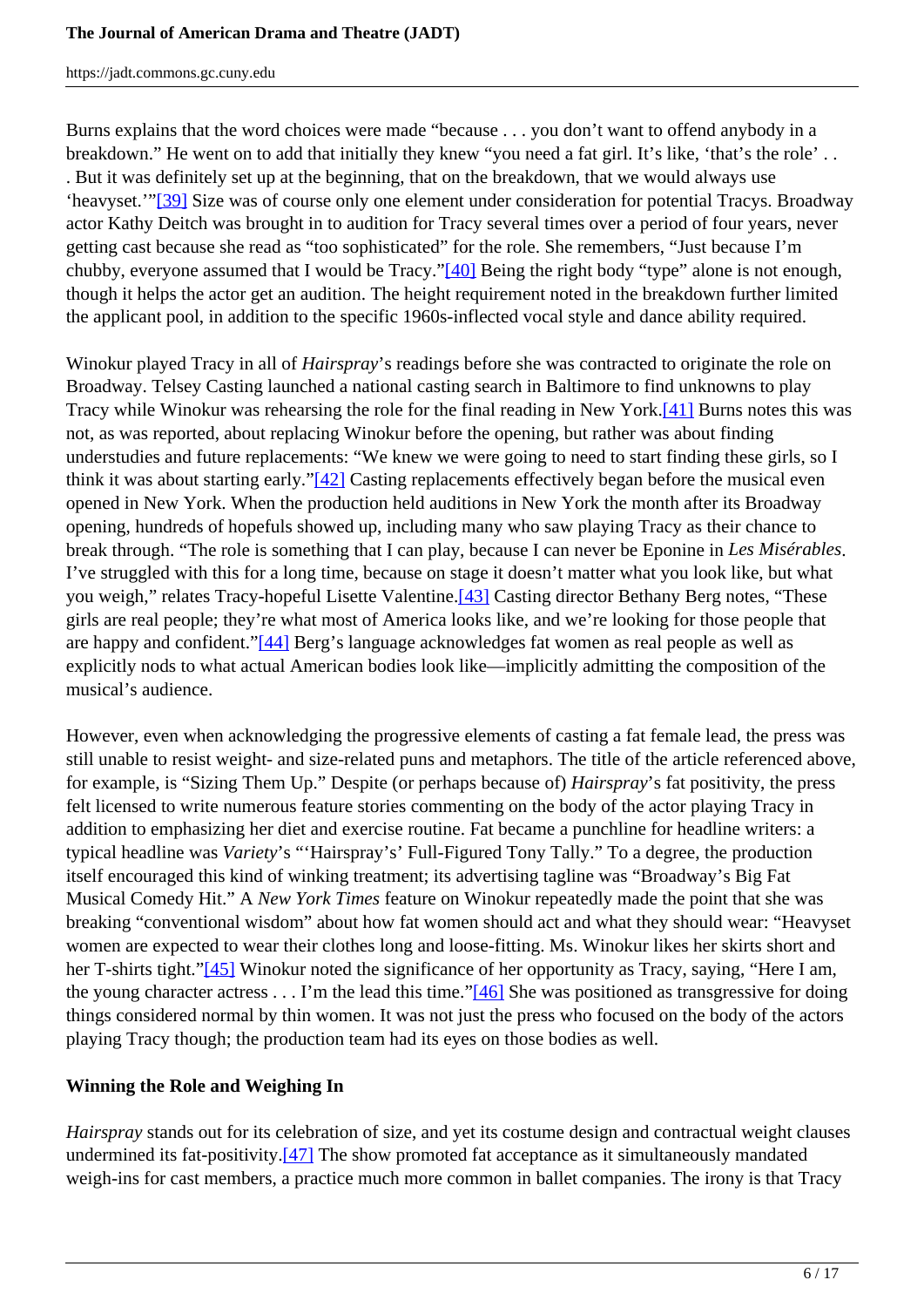is essentially a dance lead—the show's structure bears this out, as she is not even given the traditional leading lady spots for her songs (Maybelle sings both the eleven o'clock number and the act one finale). Dideriksen, initially a standby Tracy, discovered at her first backstage weigh-in that she was not alone in having her weight monitored; the actress regularly playing Tracy was also contractually obligated to maintain a certain weight, whereas Dideriksen was told to lose 20 pounds. A member of the production's wardrobe team would round the scale's number up or down accordingly out of kindness. She remembers the weigh-ins as "sending us into panics" over whether their contracts would be terminated if the scale moved in the wrong direction, even though both actors wore fat suits.<sup>[48]</sup> Burns said the fat suits were not an issue as far as he knew during the casting process:

It didn't really come up, because I think everybody just knew . . . You look at the costumes and they just want a certain shape. A girl could be heavy, but they might need padding somewhere else to just give that Tracy-kind-of-shape that [the creative team] wanted. So, it really wasn't something that we said, "Oh, you're gonna need to be padded," it just went with the territory, and girls just accepted that. $[49]$ 

Whether the young women cast as Tracy knew before they signed the contract does not mitigate the complexity of feelings stirred by being padded and/or weighed, the ambivalence of the simultaneous burden and privilege of playing Tracy, or the fact that many understood this was their only shot to play a lead. The use of fat suits emblematizes this ambivalence because fat suits exacerbate the bind of inhabiting a fat body: being perceived as excess *and* lack, simultaneously too much and not enough. Yet using fat suits is more complicated than simply exercising artistic license. The fat suit itself reinforces stigma because it can be put on and taken off at will, an act unavailable to the fat person perceived as morally suspect for their inability to take off the weight.[50] At the same time, it is the literal embodiment of the myth that inside every fat person is a thin person who is somehow more "real." Fat suits, and fat itself, then are seen as a performative embodiment. If the creative team and producers were so invested in maintaining the weight of the actors playing Tracy, then why bother with fat suits at all?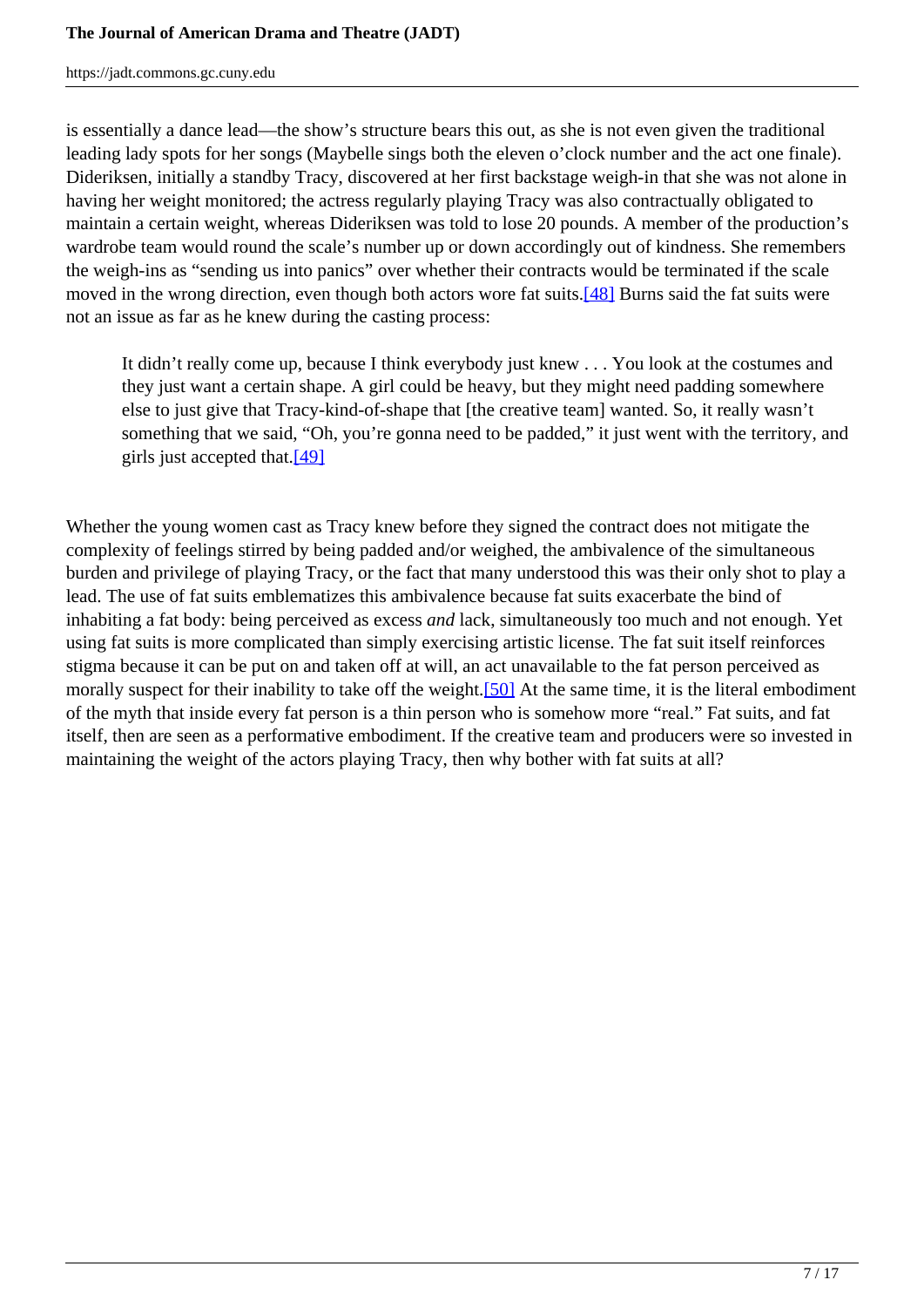#### **The Journal of American Drama and Theatre (JADT)**

https://jadt.commons.gc.cuny.edu



LAS VEGAS, NV - FEBRUARY 15: Actress Katrina Rose Dideriksen (L) as the character Tracy Turnblad and actor Harvey Fierstein as the character Edna Turnblad perform during the opening night of the Broadway musical "Hairspray" at the Luxor Hotel & Casino February 15, 2006 in Las Vegas, Nevada. (Photo by Ethan Miller/Getty Images)

One plausible reason why the production used padding is because Tracy's physicality was so demanding. Tracy dances so intensely throughout the show that the creative team was afraid actors would lose too much weight. The *New York Post* reported, "Winokur has lost weight—enough to send a frantic theater crew bringing candy and chocolate shakes to her dressing room. As the chunky star of 'Hairspray' . . . [Winokur] needs to stay plump to play the Ricki Lake role."[51] The article's headline, "Worth the Weight," raises the question of what is worth the weight—Winokur? The chocolate shakes and candy?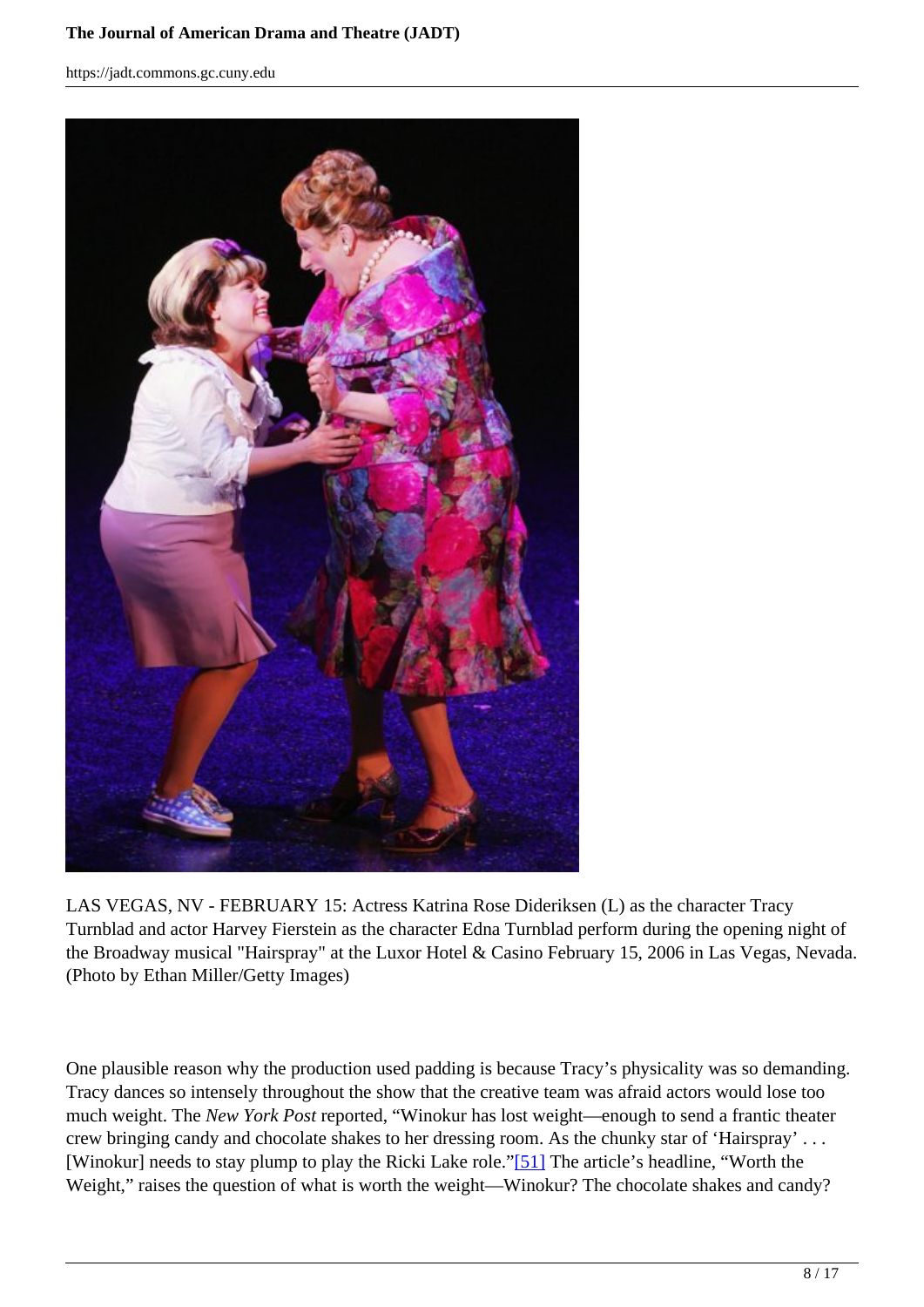Starring on Broadway? The seesaw of being told to maintain your fitness while being "fed"? As the production was trying to fatten up its leading lady, it was also pressuring her to exercise and increase her stamina. For the creative team, Tracy's weight was always a concern during casting. Employment law scholar and fat activist Sandra Solovay details stereotypes concerning fat people's employability: "They are not fit so they should not be in any position that requires strength, speed, stamina, or other significant physical demands."[52] In the *New York Times*, "Jack O'Brien, the director of 'Hairspray,' said he never doubted that Ms. Winokur was right for the role, only whether she had the stamina for it. 'Did she have the chops to do eight shows a week?'"[53] Winokur had previously appeared on Broadway in a revival of *Grease* and regularly performed eight shows a week without apparent issue.

Concerns about stamina and ability significantly contribute to fat stigma in general. On Broadway they added pressure to an already-tough job. *Hairspray* was the first time many actors playing Tracy were asked to carry a show, let alone a Broadway production, and they had more than their weight to worry about. Winokur was bluntly informed during the show's Seattle tryout that she was "carrying a ten and a half million dollar show."[54] Keala Settle explained the pressure of playing Tracy:

Truth be told, every Tracy had that [pressure]. They went through the same thing . . . Each of us got shot out of a cannon, expected to become this torch for their company, and for everybody around them, producers. That's what it was. I can't even describe what that feels like or how to even deal with it because I didn't deal with it so great. But if I was asked to live it again, you bet . . . I would do it again.[55]

Some candidates for Tracy were sent to "Tracy Camp," a training program for actors whom the creative team determined needed more vetting before being offered a contract.[56] Dideriksen went to "Tracy Camp" with no promise of future employment.[57] Burns notes "Tracy Camp" was borne out of practical considerations to keep the various productions up and running smoothly, because it was a struggle to cast the role. He explains, "They had to be really special, so we found them all but it wasn't like we had twenty people in our back pocket that we could go to . . . We definitely had to go out there and train and find the really special ones."[58] Yet "Tracy Camp" was arguably as much about seeing whether the fat women's bodies were fit enough as it was teaching the role. Dideriksen describes her perspective on the process:

It was really this challenge of feeling they needed this extra preparation, also worrying bigger girls weren't as coordinated . . . that's what it seemed like, because we had this extra week of dance that was just dance rehearsal, and a lot of talk about getting our stamina up, and how to last . . . It's a lot of dancing and singing at the same time, it would be a lot for anyone, but they were especially concerned that this was supposed to be a bigger girl on top of it.[59]

Burns backs up Dideriksen's assessment of the particular demands of this role: "I remember Jerry Mitchell saying what the girls would have to . . . be really good at cardio to dance the show, and he was like, 'I need you to do 45 minutes on the bike and then you'll have a milkshake.'"[60] Kathy Brier, Broadway's first replacement Tracy, told *Newsday*, "It's a weird kind of a thing. You're supposed to be this chubby girl, and yet the show is so active you have to train to be an athlete."[61] Tracy had to be fit *and* fat in order to perform the role, which are not contradictory demands despite popular misconceptions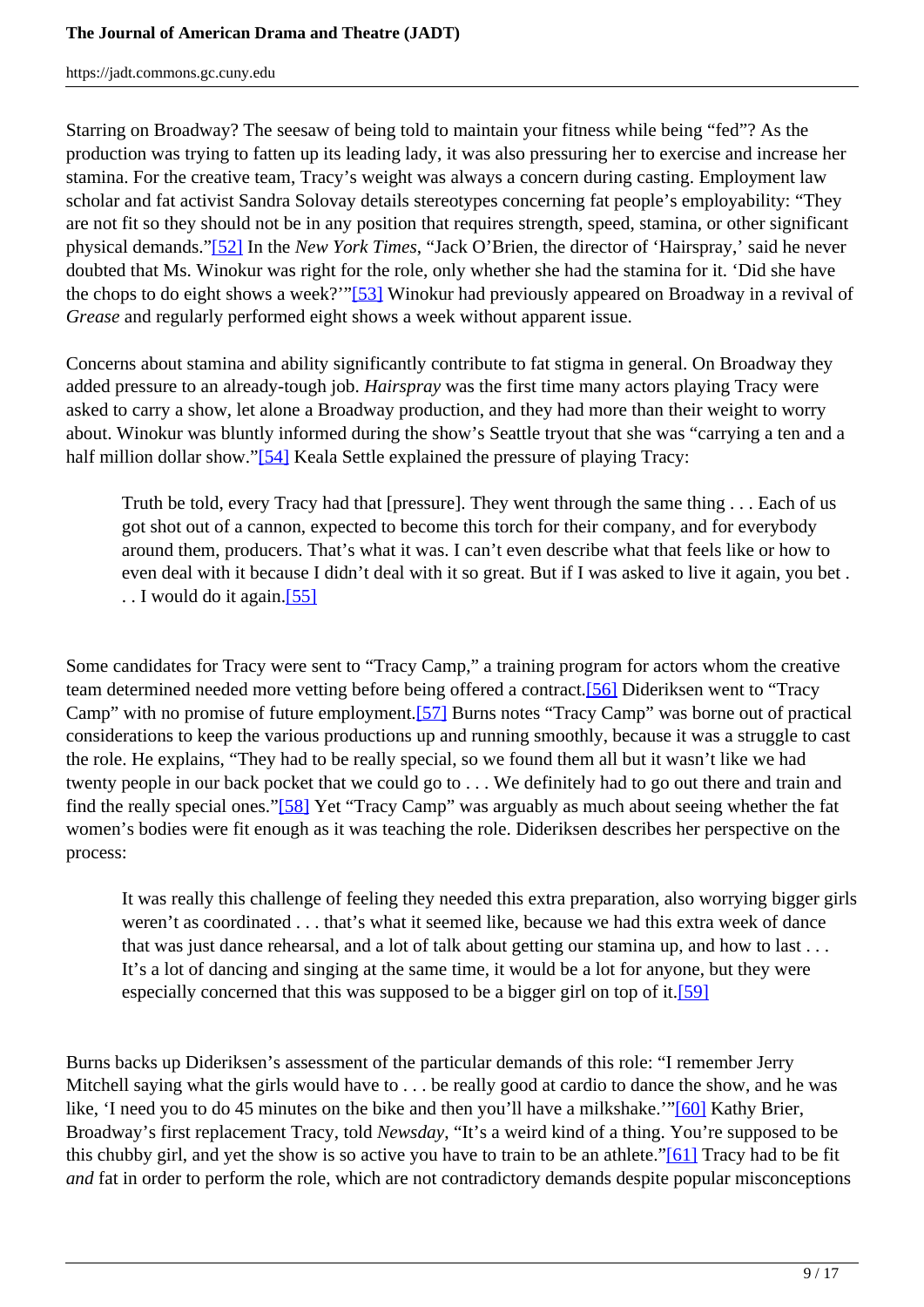including those of the musical's creative team.

As much as getting cast as Tracy was an opportunity, it often came with a price once the contract was over. Dideriksen played Tracy on Broadway and opposite Harvey Fierstein in Las Vegas but details how after she left the show, "There was this stigma of still seeing me having Tracy on my resumé."[62] No actor who played Tracy during *Hairspray*'s nearly eight-and-a-half year Broadway run has since appeared in another leading role on Broadway.[63] Winokur herself has maintained her celebrity status by becoming associated with weight loss. She was a contestant on ABC's *Dancing with the Stars* and hosted a cable television weight loss competition show called *Dance Your Ass Off*. In 2009, she wrote a blog series for *People* magazine titled "Calling in Fat," aimed at taking readers along on her "weight loss journey."[64] Winokur's notion that one could "call in fat" to work emphasizes the relationship of fat stigma to labor issues. The inability to be cast in leading roles after playing Tracy exists for those who played the role on Broadway as well as actors who have played the role in regional theatres. Personal trainer Geoff Hemingway regularly trains performers, including a client who played Tracy: "When she started she was like, 'I just played Tracy Turnblad in this regional production of *Hairspray*. That was my dream role, and now I've done it and I don't want to be fat anymore.' Since coming in to Mark Fisher [Fitness], she's shed about fifty pounds and is now being seen for ingénue roles."[65] Tracy, of course, *is* an ingénue role, but her fat body prevents her from being seen as such. This anecdote underlines the internalization of fat stigma within the industry and its relation to actors' legitimate concerns regarding employability.

#### **Broadway Cares?**

The lack of fat actors cast in leading roles belies Broadway's vision of itself as a fully inclusive institution, and the use of fat suits and contractual weight clauses has perpetuated fat stigma. Stated simply, if you are fat, you will rarely be considered for a leading role in a Broadway musical because of how your body looks—being fat means being seen for fewer roles, which translates into less work. Ethnographer D. Soyini Madison exhorts us to remember that the stakes of representation are not merely about who is seen: "representation has consequences: how people are represented is how they are treated."[66] Casting contains the possibility to alter these consequences and make an immediate, visible impact because it reveals which bodies *are* considered fit for Broadway.[67] Casting directors can bring diverse, nonconforming bodies into auditions, but they are still bound to the small army of decision makers comprised of the creative team and multiple producers. Power over what and who makes it to the stage remains in the hands of those controlling the money. Commercial theatre's profit motive materially effects the lives of all actors, especially fat actors who will not be considered or seen for leading roles—the highest paying ones.

When asked whether he had been able to cast anyone who played Tracy in another leading role, Burns demurred: "That's a good question. . .There have been other opportunities, but I don't know. I still think it's definitely a type, and it's harder to find roles that are right for these girls."[68] Finding the right roles proved tough not just for the Broadway Tracys but also the stars of *Hairspray*'s film and television adaptations, Nikki Blonksy and Maddie Baillio respectively, who have worked sporadically in featured roles since playing Tracy. What would happen if fat women were recognized as deserving of the full range of representation given to women with conforming bodies? It might look something like *Head Over Heels*. During the show's brief run, Milligan tweeted, "We are serving amazing body positivity at @HOHmusical, where I get to play the most beautiful girl in the land, who has a love story, and nothing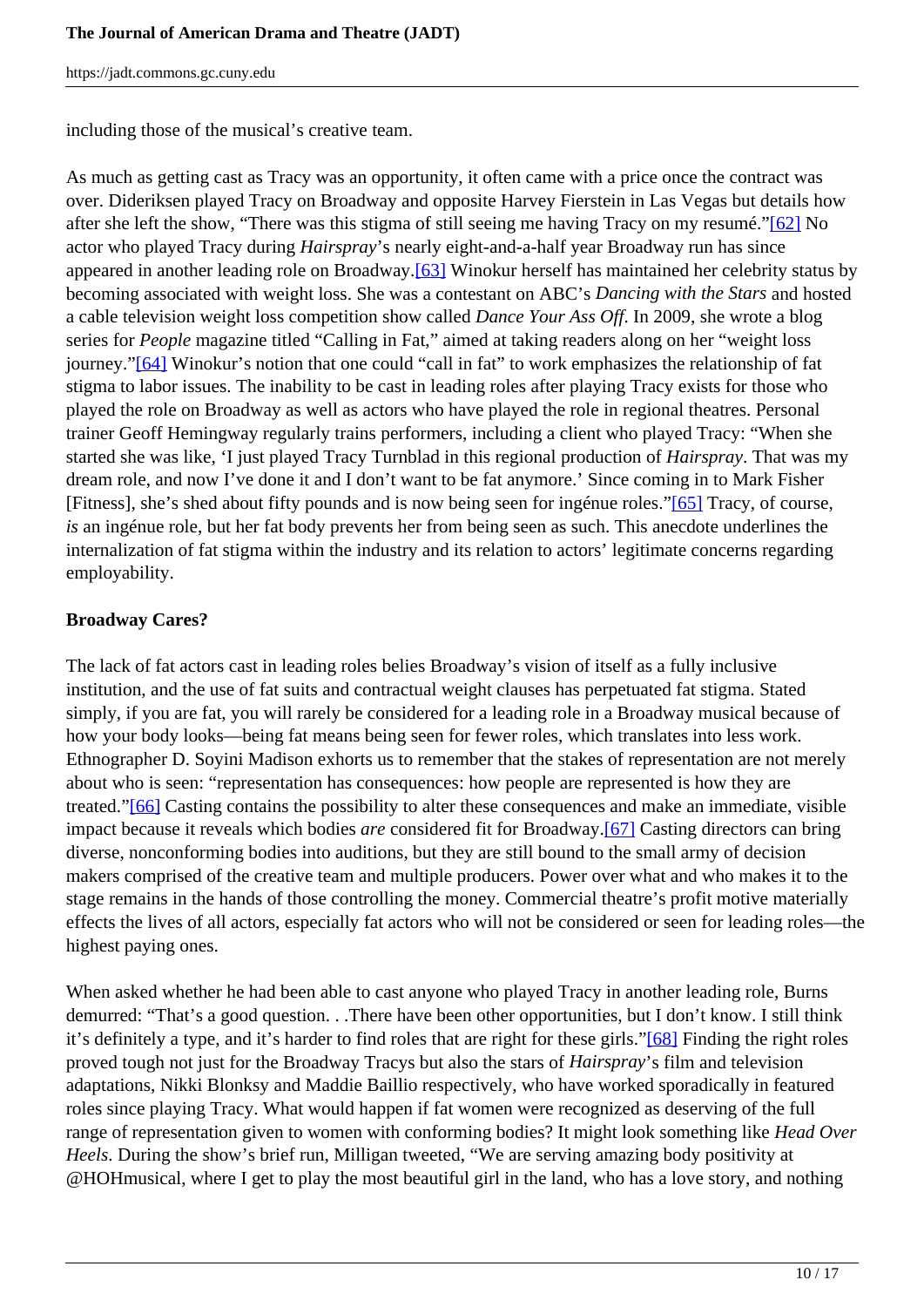about my weight!!"[69] Audience members would wait for Milligan at the stage door to tell her what seeing her onstage meant to them. She explains,

It's been really lovely meeting so many women who are moved and say, "Thank you! You don't know what it means to have a big girl up there being joyful and pretty and dancing." I understand how important and beautiful it is because *I* never saw that, so I'm happy to oblige. I don't think we talk enough about size diversity in casting. I very much want to be a template.[70]

# Unlike *Dreamgirls* and *Hairspray*, *Head Over Heels* struggled to find an audience and closed after just 188 performances.

The presence of a show like *Head Over Heels* on Broadway might seem to precipitate casting practices becoming more inclusive, yet Broadway's recent history indicates that, despite economic imperatives to return investors' money, the financial success of inclusively cast, albeit conflictedly-so, musicals does not automatically beget more inclusivity. If we recognize the twenty-one-year gap between *Dreamgirls* and *Hairspray* and the sixteen-year gap from *Hairspray* to *Head Over Heels*, then we must confront the fact that money must not be the sole concern: *Dreamgirls* and *Hairspray* were both long-running, awardwinning, financially lucrative successes that proved stories about fat women starring fat women *are* viable money-makers. While *Head Over Heels* was a financial flop, it nevertheless marks important progress in the representation of fat women on Broadway. The presence of only these three roles, along with the handful of supporting roles in musicals like *Escape to Margaritaville* (2017) and *Waitress* (2015), demonstrates how fat stigma operates on Broadway from conception to casting. LeBesco explains, "the stigma attached to being fat is a control mechanism which supports a power structure of one group of people over another."[71] By not casting fat women outside of prescribed roles, Broadway musicals enforce a system of gendered bodily norms that police how *all* women act, consume, and labor in the U.S. A few months before *Dreamgirls* opened, Bennett described his view of that musical's central conflict in three questions summing up the lens through which Broadway, and arguably US society itself, continues to understand representation: "[I]t's about, are you marketable? Is it saleable? Will it make money?"[72] Despite the smash hit status of *Dreamgirls* and *Hairspray* and the progress made by *Head Over Heels*, Broadway continues to say no to most fat women.

**Ryan Donovan** received his PhD in Theatre and Performance from The Graduate Center, City University of New York. His research on casting and identity examines the inclusion of stigmatized and nonnormative bodies in contemporary Broadway musicals. Ryan is co-editor of the forthcoming *Routledge Companion to Musical Theatre* and the special issue of *Studies in Musical Theatre* (13.1) on dance and musical theatre. He would like to thank everyone he interviewed for this research. **ryan-donovan.com** 

[1] Ira J. Bilowit, "Hairspray," *Back Stage*, January 31, 2003.

 $\frac{[2]}{[2]}$  Craig Burns (casting director), in discussion with the author, September 2017.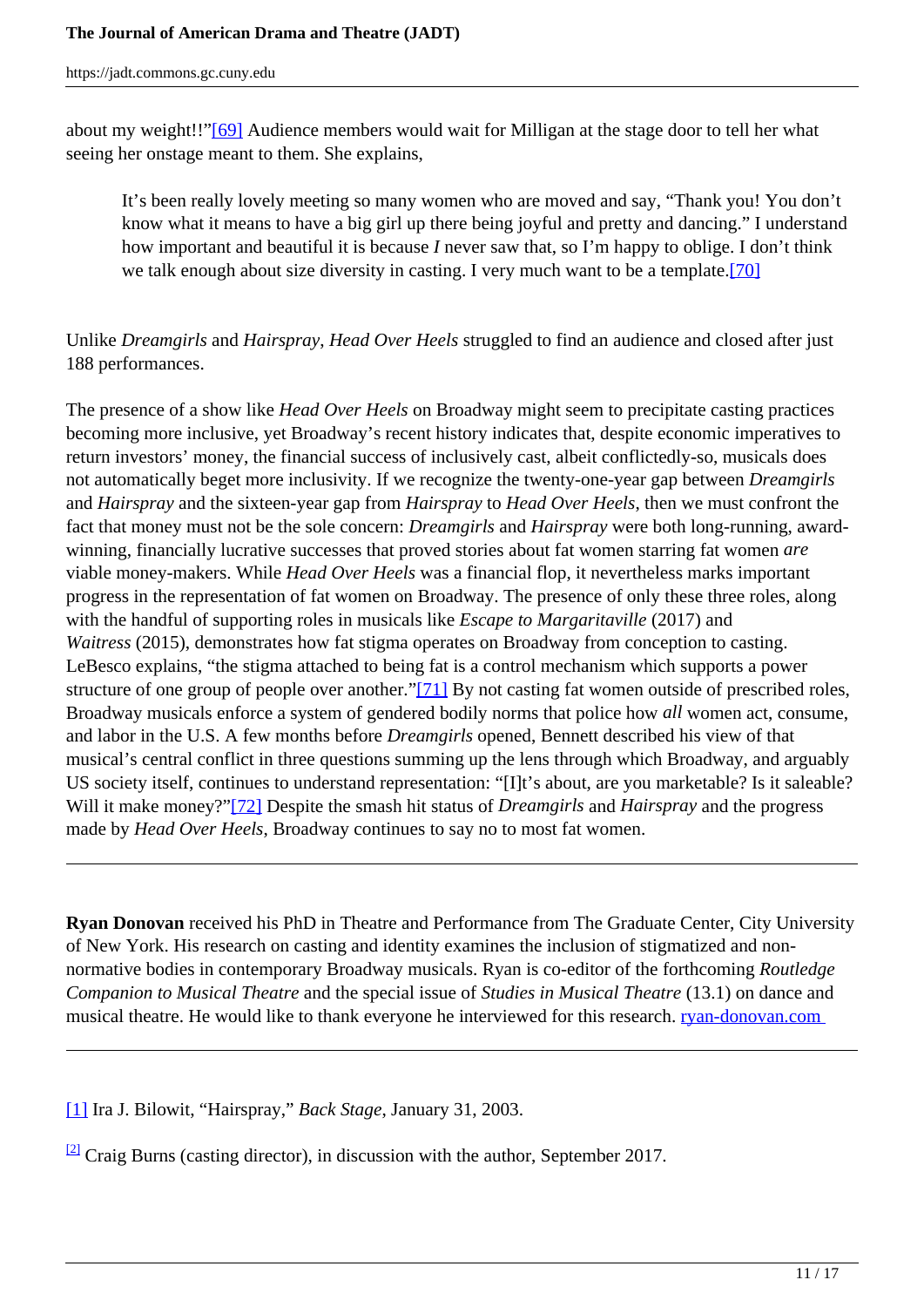[3] Katrina Rose Dideriksen (actor), in discussion with the author, April 2017.

[4] The framing of bodies as either conforming or non-conforming is drawn from Kathleen LeBesco, *Revolting Bodies?: The Struggle to Redefine Fat Identity* (Amherst: University of Massachusetts Press, 2004), and Samantha Kwan and Jennifer Graves, *Framing Fat: Competing Constructions in Contemporary Culture* (New Brunswick, NJ: Rutgers University Press, 2013).

[5] Roxane Gay, *Hunger: A Memoir of (My) Body* (New York: Harper Collins, 2017), 13.

[6] Lindy West, *Shrill* (New York: Hachette Books, 2016), 67-68.

 $\frac{[7]}{[7]}$  Dideriksen, discussion.

[8] Kwan and Graves, *Framing Fat*, 28-29.

[9] The interdisciplinary field of fat studies' beginnings can be traced to the 1980s, though it emerged from movements for fat acceptance that began in the 1960s and 1970s. By the turn of the twenty-first century, scholars were publishing fat studies monographs and collections and *Fat Studies: An Interdisciplinary Journal of Body Weight and Society* was established in 2012. Marilyn Wann, foreword to *The Fat Studies Reader*, edited by Esther Rothblum and Sondra Solovay (New York: NYU Press, 2009), x-xi.

 $\frac{100}{100}$  Ibid., xii.

[11] Joe Dziemianowicz, "Baby, You're a Big Curl Now," *New York Daily News*, August 14, 2002.

[12] Brian Eugenio Herrera, "The Best Actor for the Role, or the Mythos of Casting in American Popular Performance," *The Journal of American Drama and Theatre* 27, no. 2 (Spring 2015), available at http://ja dtjournal.org/2015/04/24/the-best-actor-for-the-role-or-the-mythos-of-casting-in-american-popularperformance/.

[13] A prime example of this kind of article is Richard Patterson, "The Secrets to Broadway Bodies: How "Theatrical Ninjas" Stay Trim, Toned, and Tight for 8 Shows a Week," Playbill.com, January 31, 2015, h ttp://www.playbill.com/article/the-secrets-to-broadway-bodies-how-performers-stay-trim-toned-and-tightcom-340312.

[14] *Dreamgirls*, *Head Over Heels*, and *It Shoulda Been You* (2015) could be considered ensemble musicals as opposed to *Hairspray*, in which Tracy is very clearly the leading lady. While Jennifer Holliday won the Tony Award for Best Leading Actress in a Musical, Jennifer Hudson won the Academy Award for Best Supporting Actress for playing the same role in the film adaptation of *Dreamgirls* .

[15] Bonnie Milligan, interview by Holly Rosen Fink, *Women and Hollywood* (blog), September 25, 2018, https://womenandhollywood.com/bonnie-milligan-talks-representation-female-empowerment-inbroadways-head-over-heels/.

[16] Raven Snook, "Big, Blonde and Beautiful in Her Broadway Debut," *TDF Stages* (blog), July 24,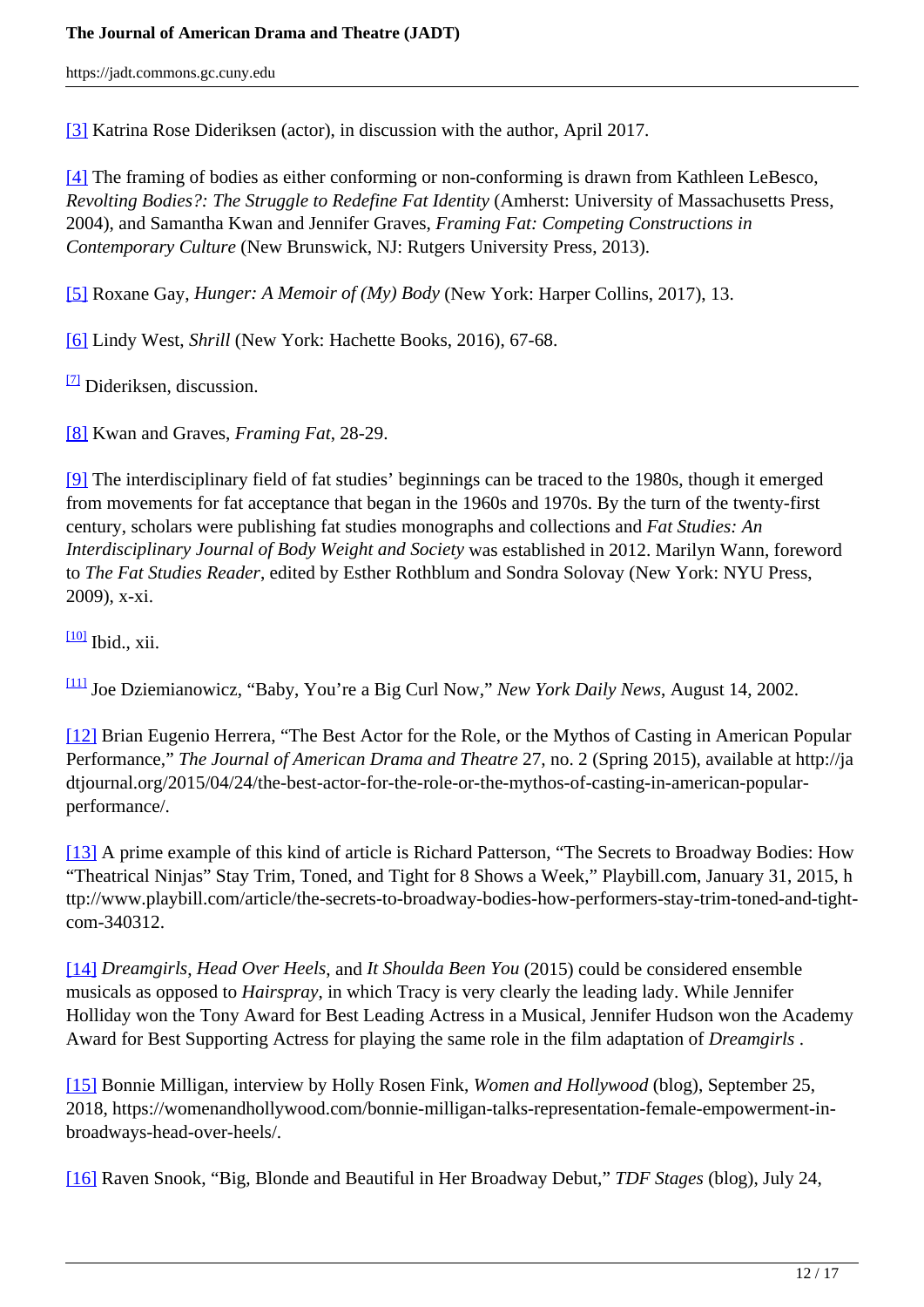2018, http://bway.ly/4o61zu/#https://www.tdf.org/stages/article/1960/big-blonde-and-beautiful-in-herbroadway-debut.

[17] Michael Gioia, "Heavy Character Actress Need Not Apply? Women Get Real on Casting," *Playbill*, August 25, 2016, http://www.playbill.com/article/heavy-character-actresses-need-not-apply-women-getreal-on-casting.

[18] John Waters, "Finally, Footlights on the Fat Girls," *New York Times*, August 11, 2002. *Head Over Heels* complements Waters' ideas about casting and LGBTQ+ representation: it featured the first transwoman, Peppermint, in a Broadway musical in addition to the fact that Pamela is fat *and* comes out as a lesbian in the musical, replete with a kiss.

[19] Erving Goffman, *Stigma: Notes on the Management of Spoiled Identity* (New York: Simon and Schuster, 1963), 1.

[20] John F. Dovidio, Brenda Major, and Jennifer Crocker, "Stigma: Introduction and Overview," in *The Social Psychology of Stigma*, edited by Todd F. Heatherton, Robert E. Kleck, Michelle R. Hebl, and Jay G. Hill (New York: The Guildford Press, 2000), 6.

<sup>[21]</sup> See also Jennifer Crocker and Diane M. Quinn, "Social Stigma and the Self: Meanings, Situations, and Self-esteem," in Ibid*.*, 153-183.

[22] Jennifer-Scott Mobley, *Female Bodies on the American Stage: Enter Fat Actress* (New York: Palgrave Macmillan, 2014), 24.

 $\frac{[23]}{[23]}$  Deborah A. Christel and Susan C. Dunn, "Average American women's clothing size: comparing National Health and Nutritional Examination Surveys (1988-2010) to ASTM International Misses & Women's Plus Size Clothing," *International Journal of Fashion Design, Technology and Education* 10, no. 2 (2017), 129.

[24] Amy Erdman Farrell, *Fat Shame: Stigma and the Fat Body in American Culture* (New York: NYU Press, 2011), 18.

[25] Laura Fraser, "The Inner Corset: A Brief History of Fat in the United States," in *The Fat Studies Reader*, edited by Esther Rothblum and Sondra Solovay (New York: NYU Press, 2009), 12.

[26] Jennifer Bennett Shinall, "Occupational Characteristics and the Obesity Wage Penalty," *Vanderbilt Law and Economics Research Paper* 16-12 (2015), available at http://dx.doi.org/10.2139/ssrn.2379575.

[27] Julie Guthman, "Neoliberalism and the Constitution of Contemporary Bodies," in *The Fat Studies Reader*, 193.

[28] Farrell, *Fat Shame*, 115.

[29] LeBesco, *Revolting Bodies*, 57.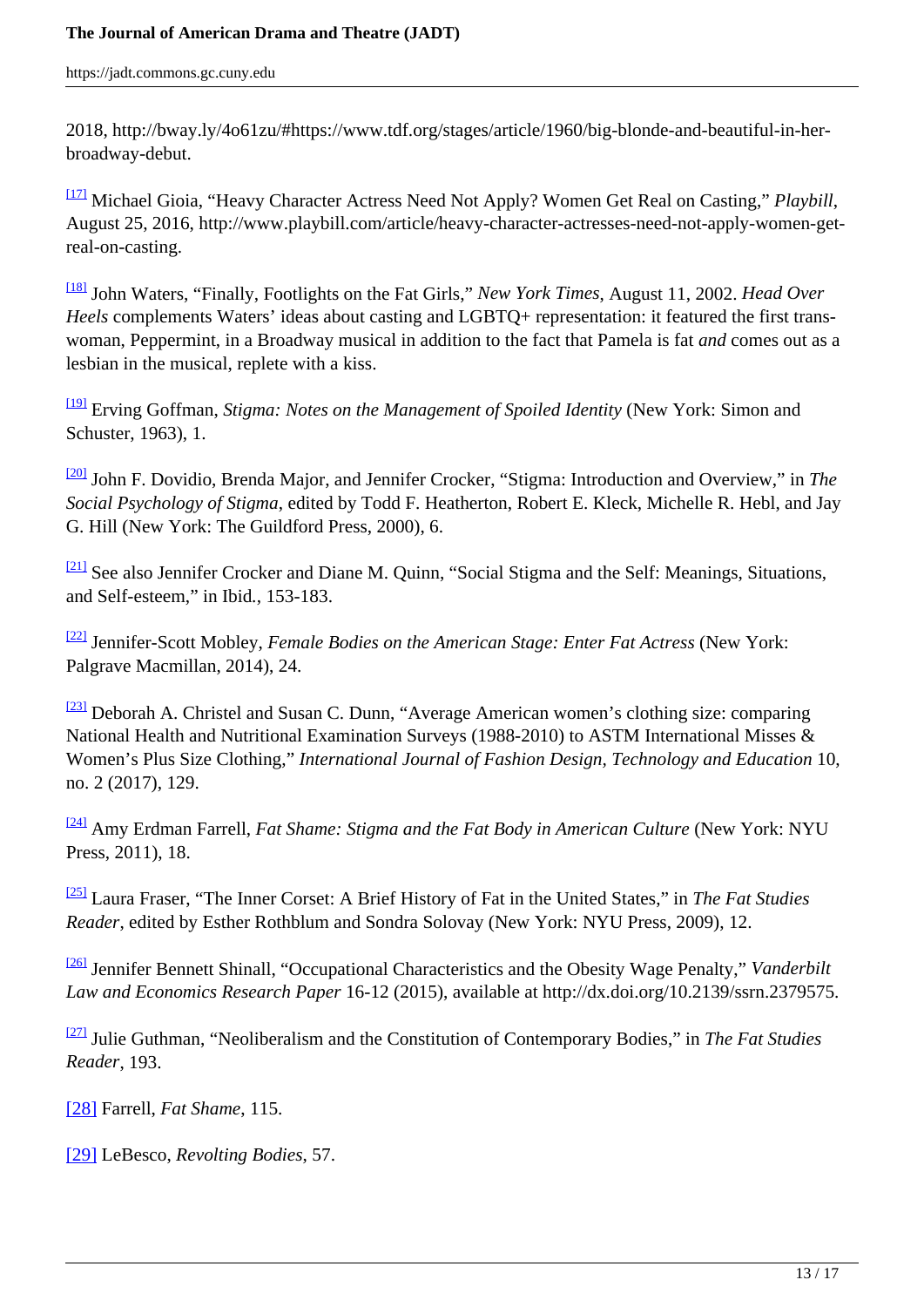## **The Journal of American Drama and Theatre (JADT)**

https://jadt.commons.gc.cuny.edu

[30] Patrick Pacheco, "Water's 'Hairspray' Is Beginning to Gel," *Newsday*, December 20, 2001.

[31] Chris Jones, "Welcome to the '60s," *Chicago Tribune*, January 18, 2004.

[32] Mark O'Donnell, Thomas Meehan, Marc Shaiman, and Scott Wittman, *Hairspray: The Roots* (New York: Faber and Faber, Inc., 2003), 12.

[33] Mark O'Donnell, Thomas Meehan, Marc Shaiman, and Scott Wittman, *Hairspray: The Complete Book and Lyrics of the Hit Broadway Musical* (New York: Applause, 2002), 123.

 $\frac{[34]}{[16]}$  Ibid., 14.

 $\frac{[35]}{[61]}$  Ibid., 24-25.

[36] O'Donnell et al., *Hairspray: The Roots*, 5.

[37] JuliaGrace Jester, "Placing Fat Women Center Stage" in *The Fat Studies Reader*, 250.

[38] Craig Burns, email message to the author, September 2017.

<sup>[39]</sup> Burns, discussion.

[40] Kathy Deitch (actor), in discussion with the author, April 2017.

[41] "Spotlight: *Hairspray*," *Variety*, April 21-27, 2003.

 $\frac{[42]}{2}$  Burns, discussion.

[43] Elena Malykhina, "Sizing Them Up," *New York Newsday*, September 23, 2002.

 $[44]$  Ibid.

[45] Robin Pogrebin, "Big Hair and Personality to Match; For a Young Actress's Career, A Bouffant Moment in 'Hairspray,'" *New York Times*, August 21, 2002.

[46] Ibid.

[47] Dideriksen, discussion.

 $[48]$  Ibid.

[49] Ibid.

[50] Fat suits have been widely used in contemporary theatre, notably in musicals like *Dreamgirls* but also in plays like Neil LaBute's *Fat Pig* (2004) and Samuel D. Hunter's *The Whale* (2012).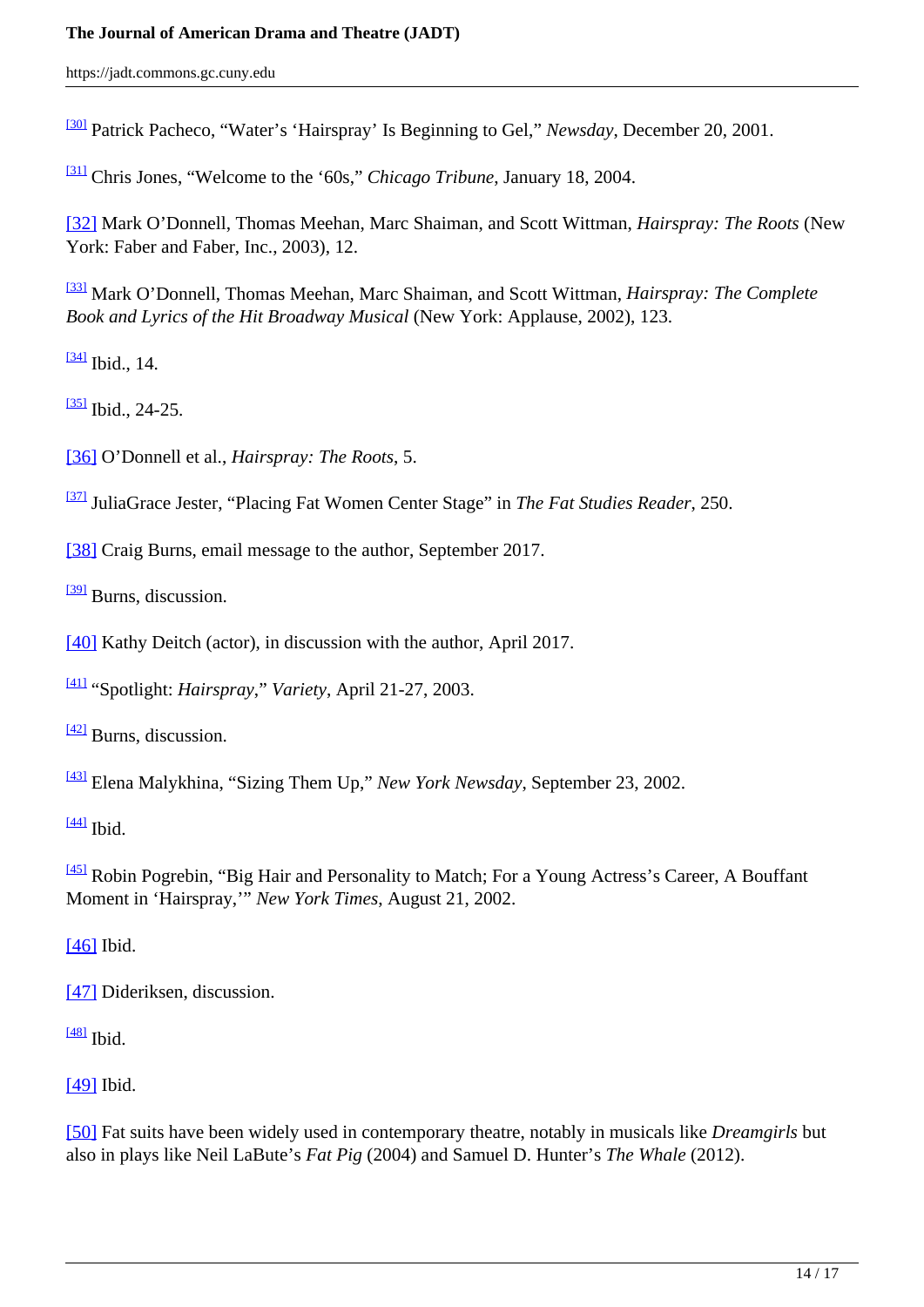#### **The Journal of American Drama and Theatre (JADT)**

https://jadt.commons.gc.cuny.edu

[51] Farrah Weinstein, "Worth the Weight," *New York Post*, August 8, 2002.

[52] Sandra Solovay, J.D., *Tipping the Scales of Social Justice: Fighting Weight-Based Discrimination* (Amherst, NY: Prometheus Books, 2000), 160-161.

[53] Robin Pogrebin, "Big Hair and Personality to Match; For a Young Actress's Career, A Bouffant Moment in 'Hairspray,'" *New York Times*, August 21, 2002.

[54] O'Donnell et al., *Hairspray: The Roots*, 39.

[55] "Keala Settle," *Theater People* 31, podcast audio, February 8, 2015, https://www.buzzsprout.com/19639.rss.

[56] *Hairspray* was one of the first musicals to groom potential cast members this way, followed by *Billy Elliott* (2008), *Jersey Boys* (2005), and *Hamilton* (2015), among others.

[57] Dideriksen, discussion.

[58] Burns, discussion.

[59] Dideriksen, discussion.

[60] Burns, discussion.

[61] Kathy Brier, interview by Gordon Cox, *Newsday* (New York), September 28, 2003.

[62] Dideriksen, discussion.

[63] Two exceptions are Tracy understudies Shoshana Bean and Donna Vivino, who went on to play or understudy Elphaba in *Wicked*.

[64] Staff, "Marissa Jaret Winokur: I Had to Call in Fat," *People*, August 25, 2009, available at http://people.com/bodies/marissa-jaret-winokur-i-had-to-call-in-fat/.

[65] Patterson, "The Secrets to Broadway Bodies."

[66] D. Soyini Madison*, Critical Ethnography: Method, Ethics, and Performance* (Los Angeles: SAGE, 2012), 4.

[67] Scholars have largely studied casting's power dynamics by focusing on race and ethnicity. See Brandi Wilkins Catanese, *The Problem of the Color[Blind]: Racial Transgression and the Politics of Black Performance* (Ann Arbor: University of Michigan Press, 2011); Donatella Galella, "Being in 'The Room Where it Happens': *Hamilton*, Obama, and Nationalist Neoliberal Multicultural Inclusion," *Theatre Survey* 59, no. 3 (2018): 363-385; Brian Eugenio Herrera, "Looking at *Hamilton* from Inside the Broadway Bubble," in *Historians on* Hamilton*: How a Blockbuster Musical is Restaging America's Past*, edited by Renee C. Romano and Claire Bond Potter (New Brunswick, NJ: Rutgers University Press,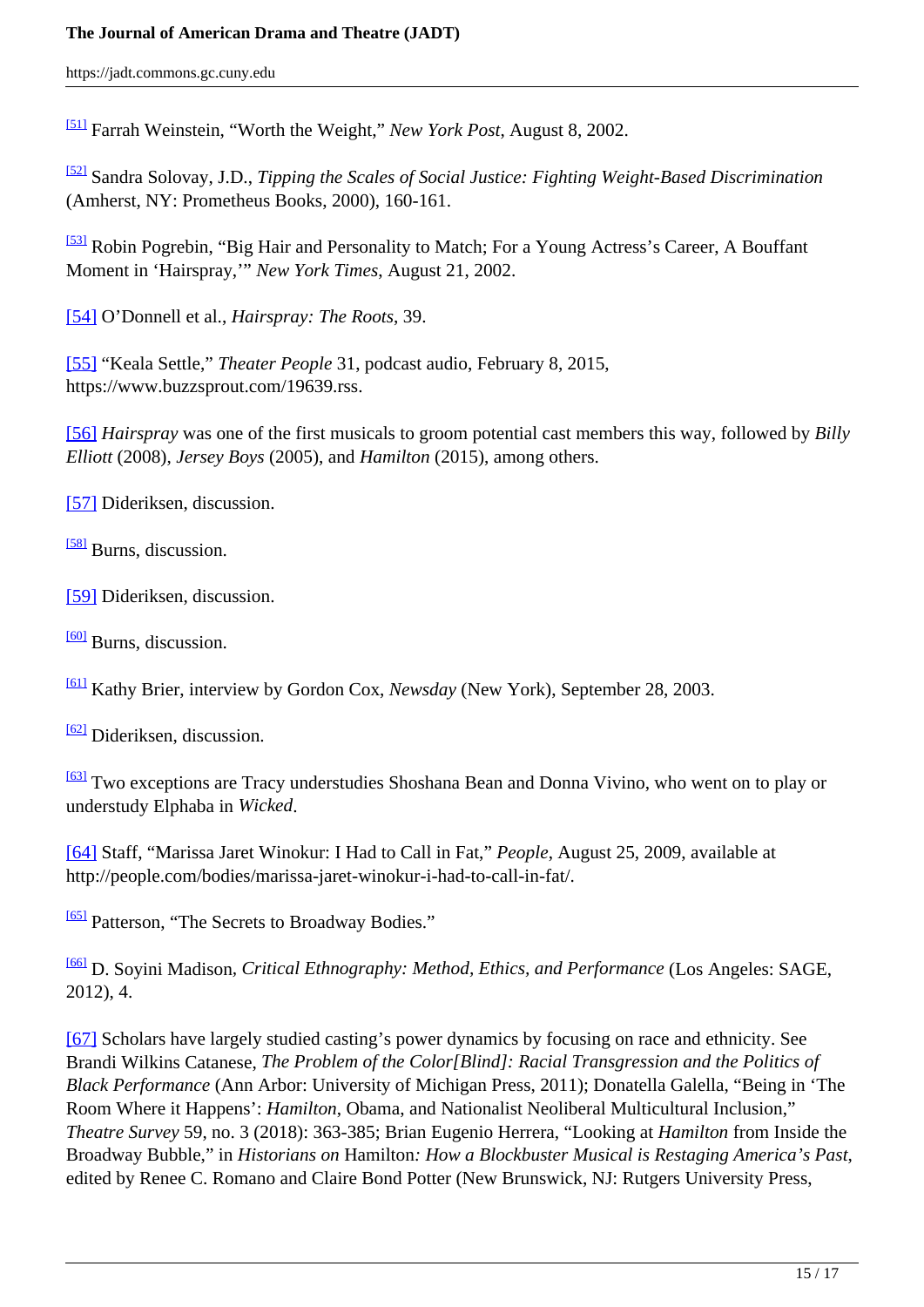2018); and Angela C. Pao, *No Safe Spaces: Re-casting Race, Ethnicity and Nationality in American Theater* (Ann Arbor: University of Michigan Press, 2010).

<sup>[68]</sup> Burns, discussion.

[69] Milligan, Bonnie, Twitter Post, September 6, 2018, 1:18 pm, https://twitter.com/beltingbonnie/status/1037752011335376896?s=11.

[70] Snook, "Big, Blonde and Beautiful."

[71] LeBesco, *Revolting Bodies*, 63.

[72] Michael Bennett, interview with John Gruen, *After Dark*, (unpublished manuscript, October 2, 1981), MGZMT 3-1038, New York Public Library for the Performing Arts.



"'Must Be Heavyset': Casting Women, Fat Stigma, and Broadway Bodies" by Ryan Donovan

ISNN 2376-4236

# *The Journal of American Drama and Theatre*

Volume 31, Number 3 (Spring 2019) ©2019 by Martin E. Segal Theatre Center

## **Editorial Board:**

Guest Editors: Lezlie Cross and Ariel Nereson Co-Editors: Naomi J. Stubbs and James F. Wilson Advisory Editor: David Savran Founding Editors: Vera Mowry Roberts and Walter Meserve

#### **Editorial Staff:**

Managing Editor: Kiera Bono Editorial Assistant: Ruijiao Dong